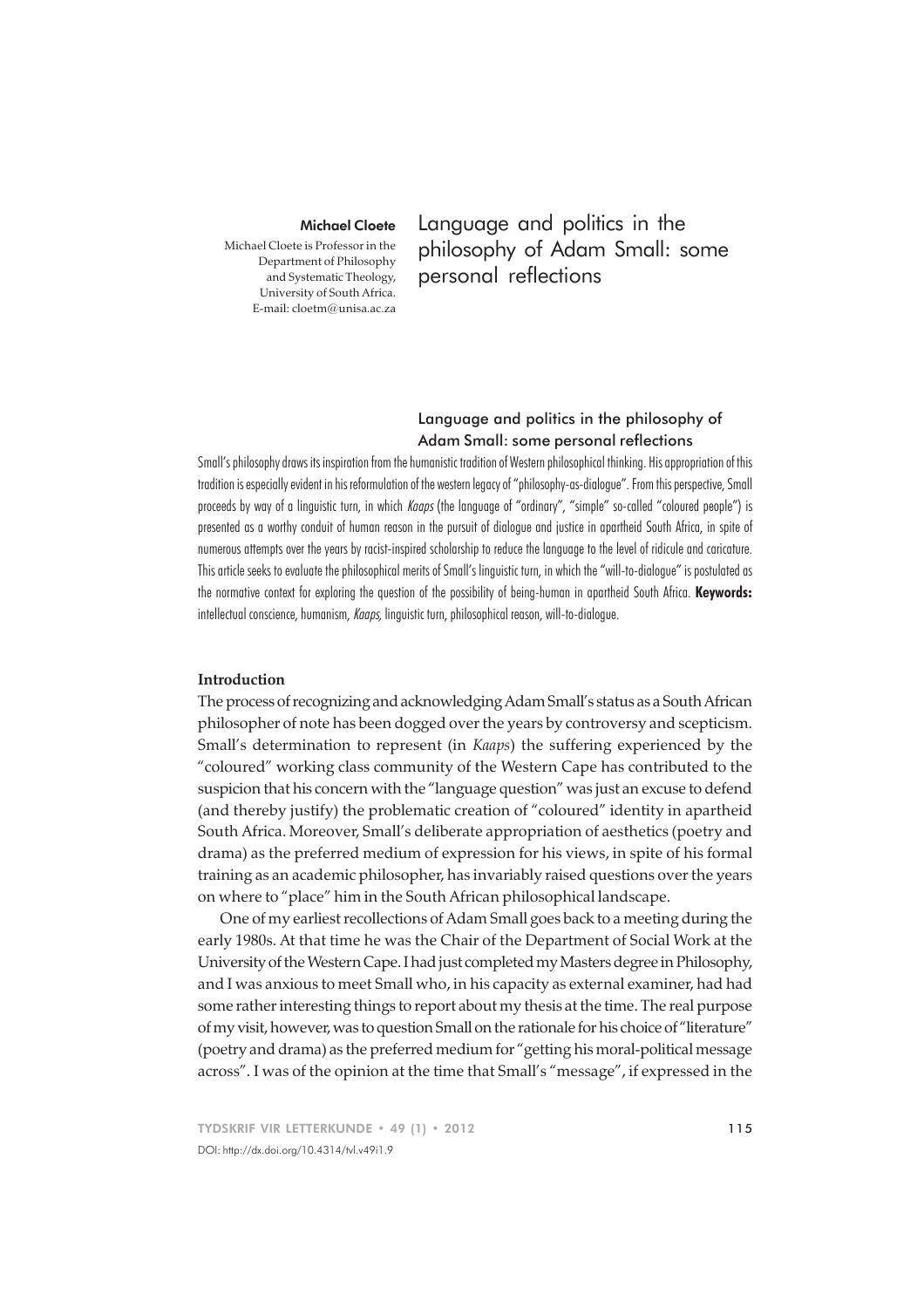medium of philosophy, would certainly have had a much greater effect on the country as a whole. I was also convinced that the controversy that constantly surrounded his public image of a "brown Afrikaner" might have been avoided if he had chosen the "safer" environment of academic philosophical discourse for the expression of his views. I therefore put it to Small that his art (no matter how "committed", "engaged", "realistic", or "authentic") could never attain the universal appeal of the philosophical voice of reason. Small's reaction to my criticism was something like this:

One cannot reason with those who will not reason. True dialogue presupposes a general assumption of rationality, truthfulness and openness to the views of others. This is a tall order at the best of times, but it does not mean that we must give up all hope of dialogue; it simply means that we must try to find another form of communication to get our message across. This is what philosophy demands of us (of me) at this stage of our history.

Small then proceeded to remind me of my admiration for the German philosopher, Friedrich Nietzsche, who once claimed that in order to "do philosophy" we must all wear a mask, lest we perish in the face of reality which, according to Nietzsche (*Tragedy* section 7), is something too ugly and too painful to behold, hence the need for art as "metaphysical comfort", given our alleged inability as human beings to live a "natural" life.

Small's response to the Nietzschean account of the tragedy of the human condition was to wear the mask of the "brown Afrikaner", not in order to embrace a philosophy of cultural relativism, but rather to redefine philosophy's traditional concern with the universal from a particularistic-aesthetic perspective that foregrounds the concreteness of human suffering. According to Small, acknowledgment of human suffering is the condition of the possibility of truth. In this regard, his position closely resembles that of Theodor W. Adorno, who once questioned whether philosophy (any philosophy) is worth pursuing "after Auschwitz" (361), and who responded to his own question by claiming that philosophy only becomes worthwhile when "it lend(s) a voice to suffering [...] (as) a condition of all truth (17-18).

Small's ultimate concern has been the historical possibility of authentic dialogue, a concern that places him firmly in the Socratic-Platonic tradition where the question of dialogue is inseparably linked to the possibility of justice. According to Small, the most significant appropriation of the Socratic-Platonic legacy of dialogue in modern times appears in the work of the Jewish philosopher, Martin Buber whose book, *I and Thou*, had provided him with the philosophical inspiration for the development of his own philosophy of dialogue. From this perspective, Small opposes the Nietzschean hypothesis that life is a "will to power" with the counter-argument: life is a "will to dialogue". Small offers the idea of dialogue as the counterfactual (normative) context for exploring the question, "Is philosophy (any philosophy) worth pursuing during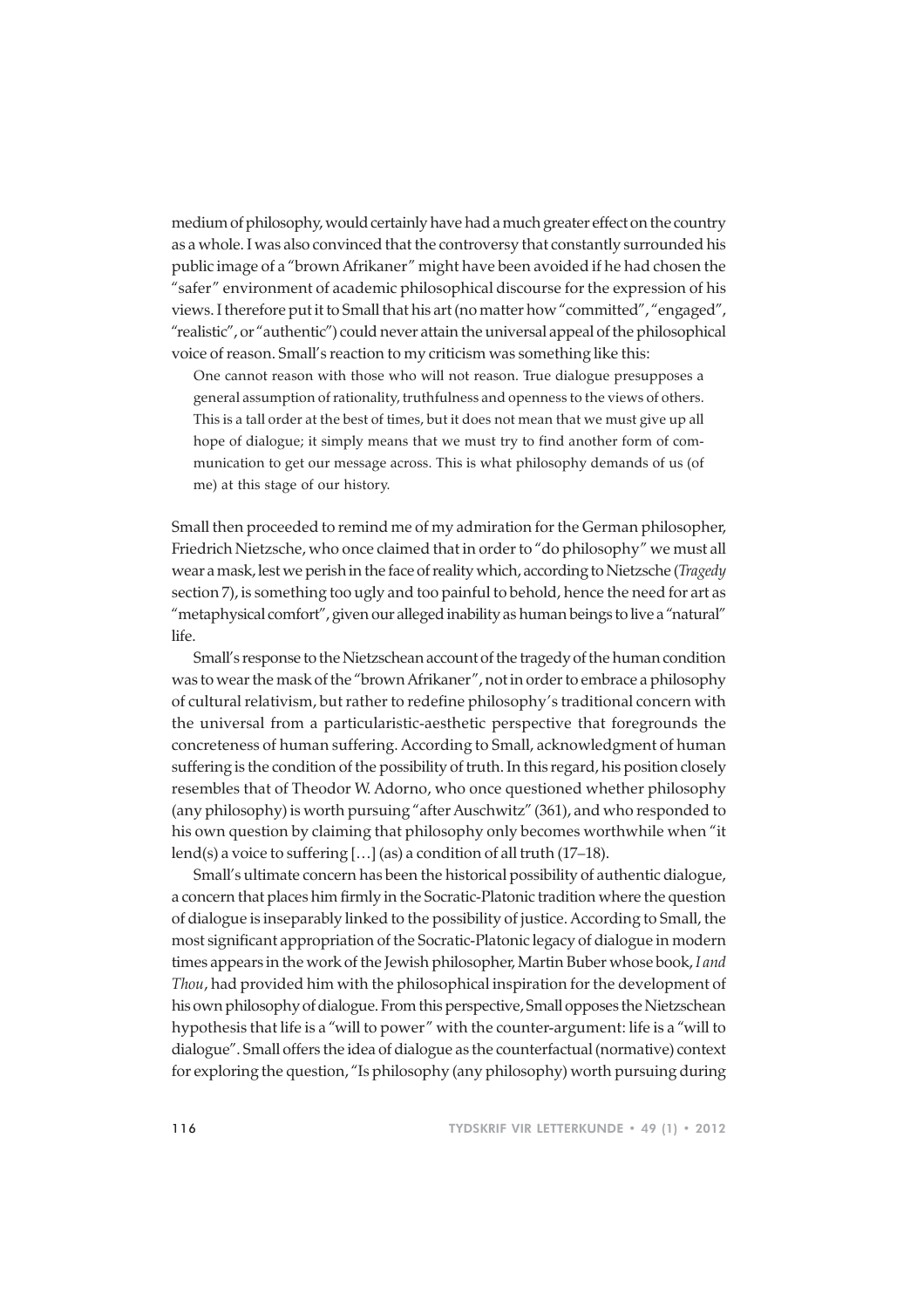(or after) apartheid?" Small's response to this question has been to reflect on the possibility of dialogue as the normative framework for the pursuit of justice. He writes:

True dialogue is no child's play. Descriptive categories, into which we fit ourselves, are imposed upon us every day, "by the needs of the times", by "tradition", and so forth, that it is no longer "natural" for us to engage in dialogue. The appendages of "Jew" and "Christian", "white" and "non-white", "white" and "brown", of "Nationalist" and "Liberal", and so forth […] obscures us from the view of others, so much so that we must strive to meet one another in dialogue, without the masks (Small 32).

In this essay, I will evaluate some of the implications of Small's central moral-ontological hypothesis: life is a "will to dialogue". My evaluation will be preceded by a brief discussion of the postmodern critique of reason by way of the "linguistic turn". This will provide the relevant context for an account of Small's own version of the "linguistic turn", in which the language of ordinary people (in Small's case, Afrikaans, designated as *Kaaps*) is foregrounded as a worthy conduit of human reason in the pursuit of dialogue and justice.

### **The linguistic turn in philosophy**

The linguistic turn has arguably been one of the most revolutionary events in the tradition of modern Western philosophical thought. It owes its origins to the pioneering work of philosophers such as Wittgenstein, Austin and Ryle. Central to the linguistic turn is a rejection of the representational theory of language, in which language is construed as a transparent medium, capable of accurately reflecting an independent reality "out there". Implicit in the linguistic turn is a profound scepticism about philosophy's traditional status as provider of an epistemological metalanguage or metanarrative, which would serve as the normative-universal framework for validating and legitimating the knowledge claims of modern science and morality, a condition which Jean-Francois Lyotard describes as "the crisis of metaphysical philosophy" (xxiv).

The scepticism of philosophical postmodernism has especially been aimed at philosophy's traditional role as the "guardian of reason" (Habermas, "Moral Consciousness" 20). Postmodern scepticism has caused quite a stir in traditional philosophical circles by challenging the much-vaunted claim that the distinctive and unique status of "man" in the world is a direct consequence of the possession of reason. According to this view, it is the possession of reason that confirms the moral and ontological possibility for "being-human-in-the-world". It therefore follows that to doubt the presence of reason in any "other", is tantamount to doubting their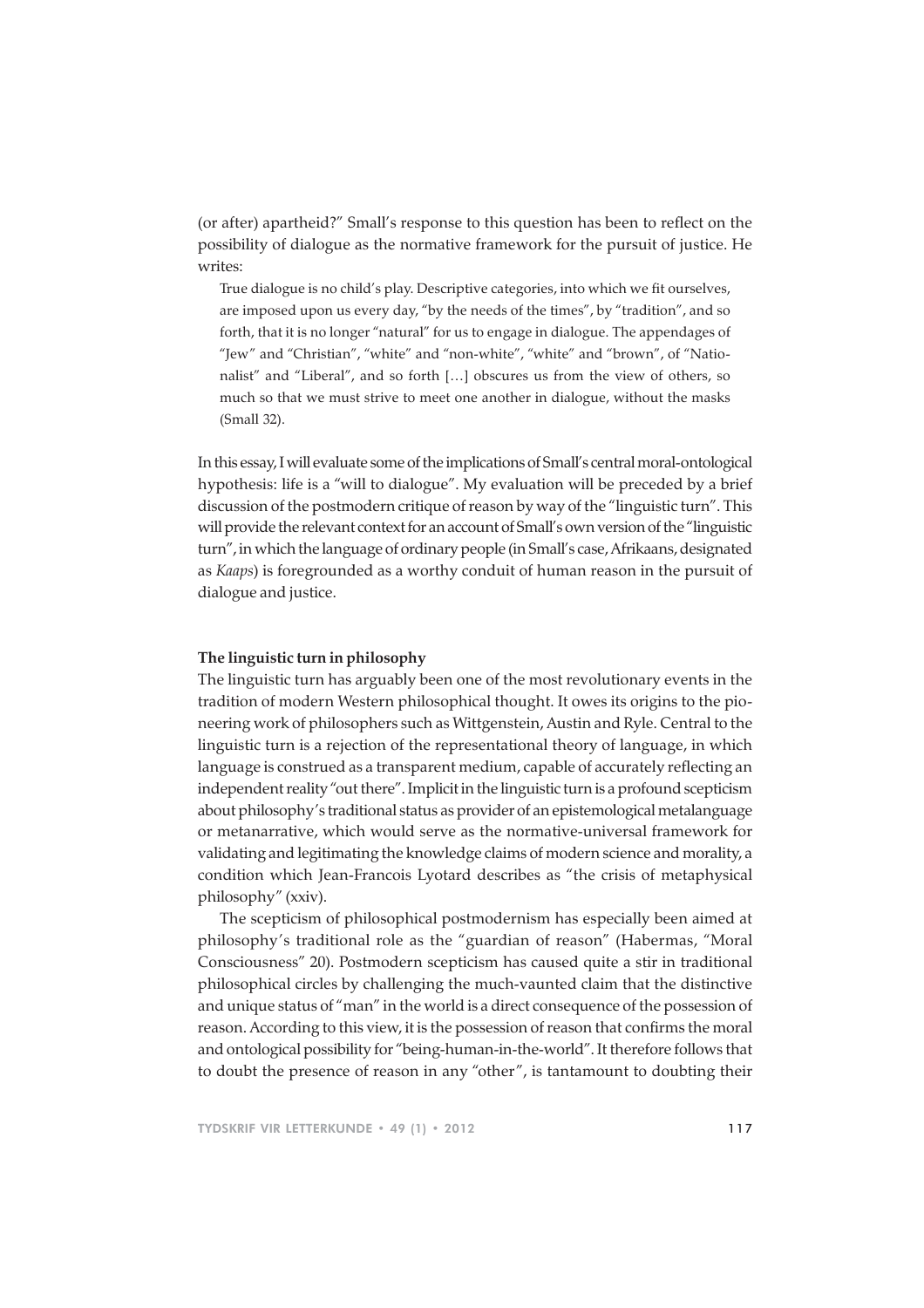humanity (or humanness) as a person, hence the less than human status that has historically been associated with the various victims of "racial", social, gender inequality and oppression across the world.

Much of the linguistic turn in philosophy has been inspired by Nietzsche's attempt to overcome the metaphysical legacy of the Platonic tradition in which, Nietzsche claims, the philosopher has failed to take into account the historical origins of reason within culturally diverse human environments. It is from this perspective that he rejects the much-cherished philosophical assumption that our truth claims are grounded in universal "Truth". Given the claim that "truth" arises in conditions of cultural-historical diversity and the contingency of human experience, Nietzsche accounts for the possibility of the metaphysical idea of "Truth" (as an idea of universal significance) by invoking the seductive power of the human imagination as a counterargument to the alleged legitimacy and tyranny of the western metaphysical tradition, as manifested in the "will to power". Nietzsche (*Portable* 46–47) writes:

What, then, is truth? A mobile marching army of metaphors, metonyms, and anthropomorphisms—in short, a sum of human relations, which have been enhanced, transposed, and embellished poetically and rhetorically, and which after long use seem firm, canonical, and obligatory to a people; truths are illusions about which one has forgotten that this is what they are; metaphors which are worn out and without sensuous power; coins which have lost their pictures and now matter only as metal, no longer as coins.

According to Nietzsche, philosophy is just another form of literature and, as such, it must freely and openly embrace the shifting sands of metaphorical and figurative language (in short, the human imagination) as the foundation for the possibility of philosophical reason. By acknowledging philosophy's ultimate dependence on language as the condition of its own possibility, we are also acknowledging the "human-all-too-human" nature of philosophical reason. The assumption of an autonomous (universal) subject of reason (as the foundation of modern metaphysical thinking) is consequently displaced ("decentred") by Nietzsche in favour of a more "historical" account of the contingent nature of philosophical reason. Richard Rorty (16) explains the implications of the Nietzschean linguistic turn as follows:

To accept the contingency of starting-points is to accept our inheritance from and our conversation with, our fellow-humans as our only source of guidance […] Since Kant, philosophers have hoped (to find) the a priori structure of any possible enquiry, or language or form of social life. If we give up this hope, we lose what Nietzsche called "metaphysical comfort", but we gain a renewed sense of community. Our identification with our community—our society, our political tradition, our intellectual heritage—is heightened when we see this community as *ours* rather than *nature's*, *shaped* rather than *found,* one among many […]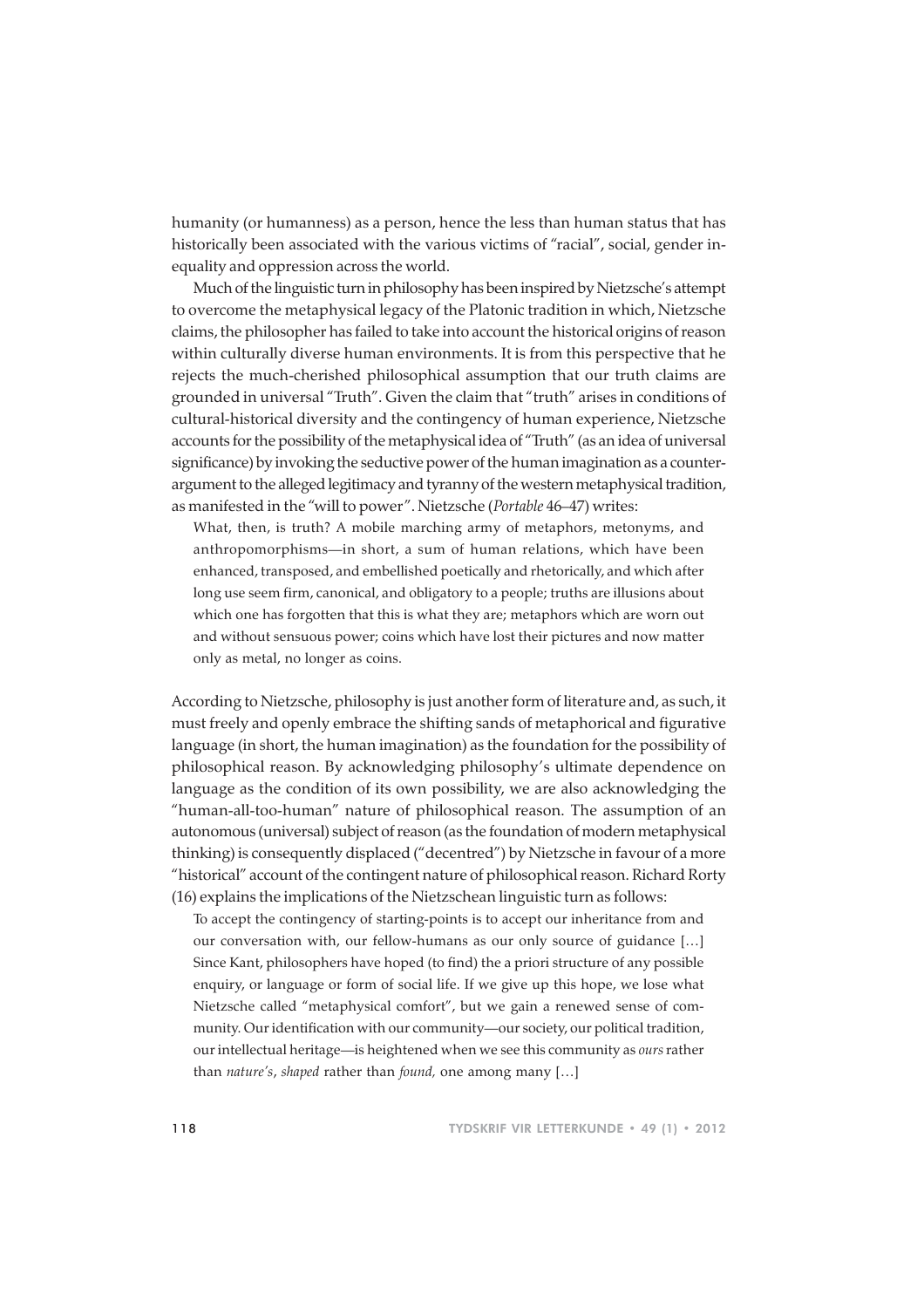The primary objective of the linguistic turn in philosophy is to render us more conscious of the role that language plays in determining "who we are". In this regard, Habermas (*Knowledge* 314) accentuates the philosophical significance of the linguistic turn by asserting:

What raises us out of nature is the only thing whose nature we can know: *language*. Through its structure, autonomy and responsibility are posited for us. Our first sentence expresses unequivocally the intention of universal and unconstrained consensus. Taken together, autonomy and responsibility constitute the only Idea that we possess *a priori* in the sense of the philosophical tradition.

The linguistic turn challenges us to redefine the question of reason from a nonfoundational perspective of language. It represents an attempt to overcome modernity's legacy of the "pure" subject of reason (the disembodied universal thinker) by offering an alternative (narrative) account of "impure" reason (in the form of dialogue ) as the point of departure for our understanding of human rationality. The narrative account of reason is based on an acceptance that the philosopher no longer has the luxury of a metaphysical foundation to justify and validate her truth claims; it embraces human fallibility as the condition of truth. According to Christopher Norris (20–21), the linguistic turn therefore requires that the philosopher:

[S]teps down from an imaginary privileged position *vis-à-vis* the cultural community at large, and learns to make peace with the fact that there are no valid methods, truths or techniques which would set philosophy firmly apart from other, less elevated forms of intellectual life. There is still a whole range of interesting narrative *connections* to make […] without the illusion of a God's-eye view.

## **The dictatorship of (Western) reason**

The Western philosophical tradition of modernity is a form of humanism that is deeply rooted in a philosophical sense of (rational) self-consciousness, as exemplified in the Cartesian dictum*: I think, therefore I am* (Descartes 8). Within the tradition of modernity, the self-definition of the human being as a "rational animal" constitutes the normative-universalistic frame of reference for acknowledging human identity from a moral perspective. Within the context of colonialism, however, acknowledgement of human identity is withheld, in spite of the universalistic nature of the normative foundations of modernity. From this perspective, the project of modernity is inconceivable without the colonial text of philosophical racism that has accompanied its emergence on the stage of world history. Insofar as the non-western "other" has been considered to be devoid of the power of reason, the Eurocentric discourse of modernity has betrayed the normative thrust of its own founding principle of universal humanism. In this regard, Tsenay Serequeberhan correctly points out that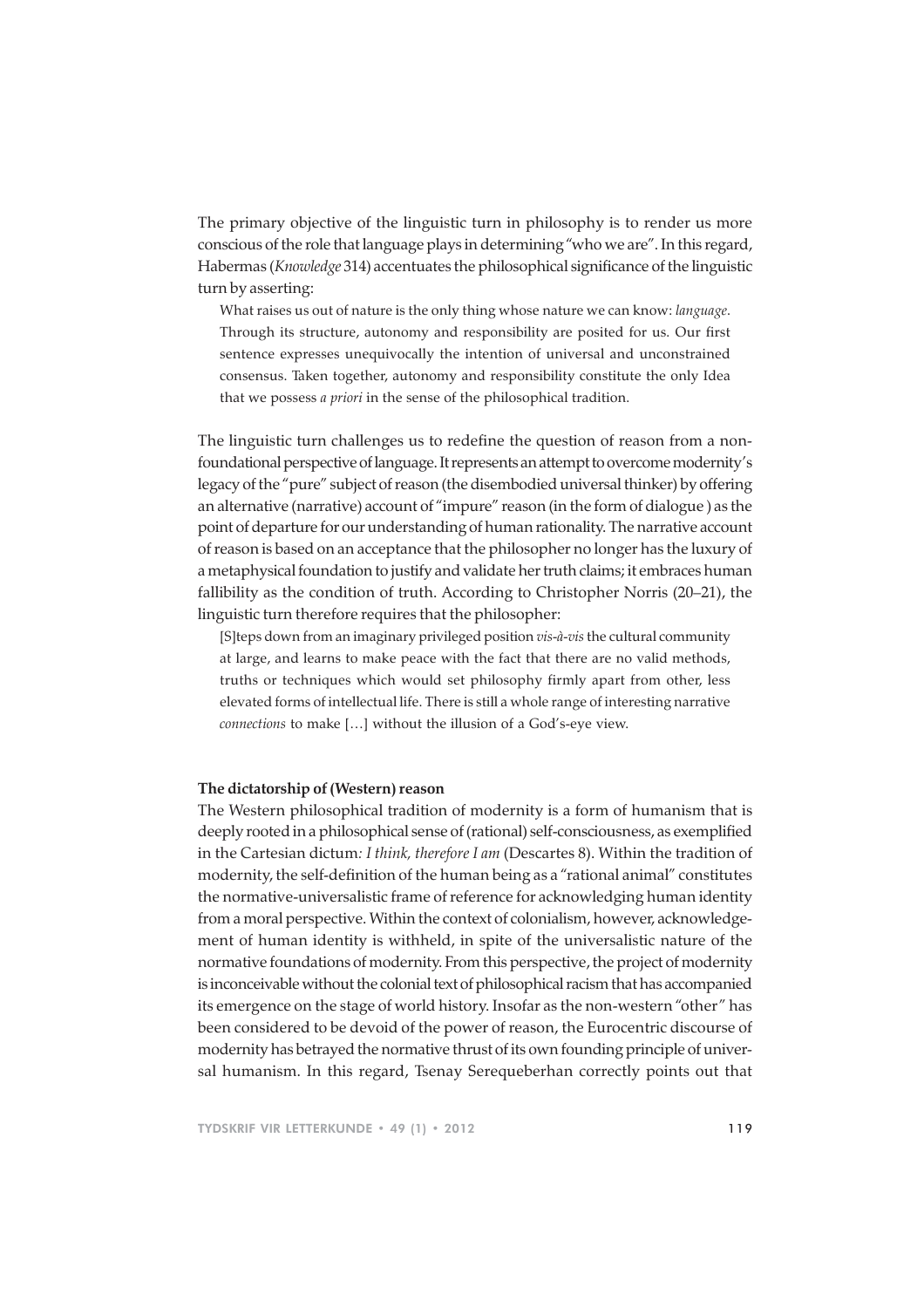"Eurocentrism is a pervasive bias located in modernity's self-consciousness of itself. It is grounded at its core in the metaphysical belief or Idea […] that European existence is qualitatively superior to other forms of human life" (142).

When confronted with cultural difference, the representatives of the Eurocentric discourse of modernity seek to justify the non-recognition of the "other" (as an equal) on the grounds of the alleged unscientific nature of the local, indigenous languages. In the colonial setting, the "primitive" languages of the local indigenous communities only have value to the extent that they can be used to communicate the wishes of the conqueror. The language of the colonial conqueror thus became the language that sets the standard for determining the possibility of "civilizing and christianising" the racialised "other". The humanism of Western modernity cannot, therefore, include the humanness of the racialised "other"—that would be a contradiction in terms. From the perspective of Western modernity, cultural difference can only be accounted for in "racial" terms that reflect the superiority of Western civilization in general, and western philosophy in particular. In this regard, Georg W. F. Hegel (a leading representative of modernity) informs his reader: "the only thought which philosophy brings with it, is the simple idea of reason—the idea that reason governs the world and that world history is therefore a rational process" (27).

As is well known, Hegel's philosophical account of world history places Western civilization at the pinnacle of human development. From this perspective, the philosophy of modernity has sought to provide moral justification for its dismissal of the non-western world in general, and the peoples of the African continent in particular, on the grounds that the non-western world does not have anything of cultural significance to offer to its western counterpart. The inhumanity of the project of philosophical racism (conceptualized as the binary opposite of modernity's celebration of human reason) is clearly reflected in Hannah Arendt's summary of the significance of Hegel's philosophical anthropology for the European colonial project in Africa:

What made them (the Africans) different from other human beings was not at all the color of their skins, but the fact that they behaved like a part of nature, that they treated nature as the undisputed master, that they had not created a human world, a human reality, and that therefore nature had remained […] the only overwhelming reality […] They were, as it were, "natural" human beings who lacked the specifically human character, the specifically human reality … (192).

In the colonial context, reason as the foundation of the ontological and moral claim to "being-human-in-the-world" is reduced to the instrumental-strategic level of a brutal will-to-power, which can only be defended on the irrational grounds of philosophical racism. From the perspective of the Eurocentric conception of reason, only the presence of (Western) reason can determine the equality of the "other" as human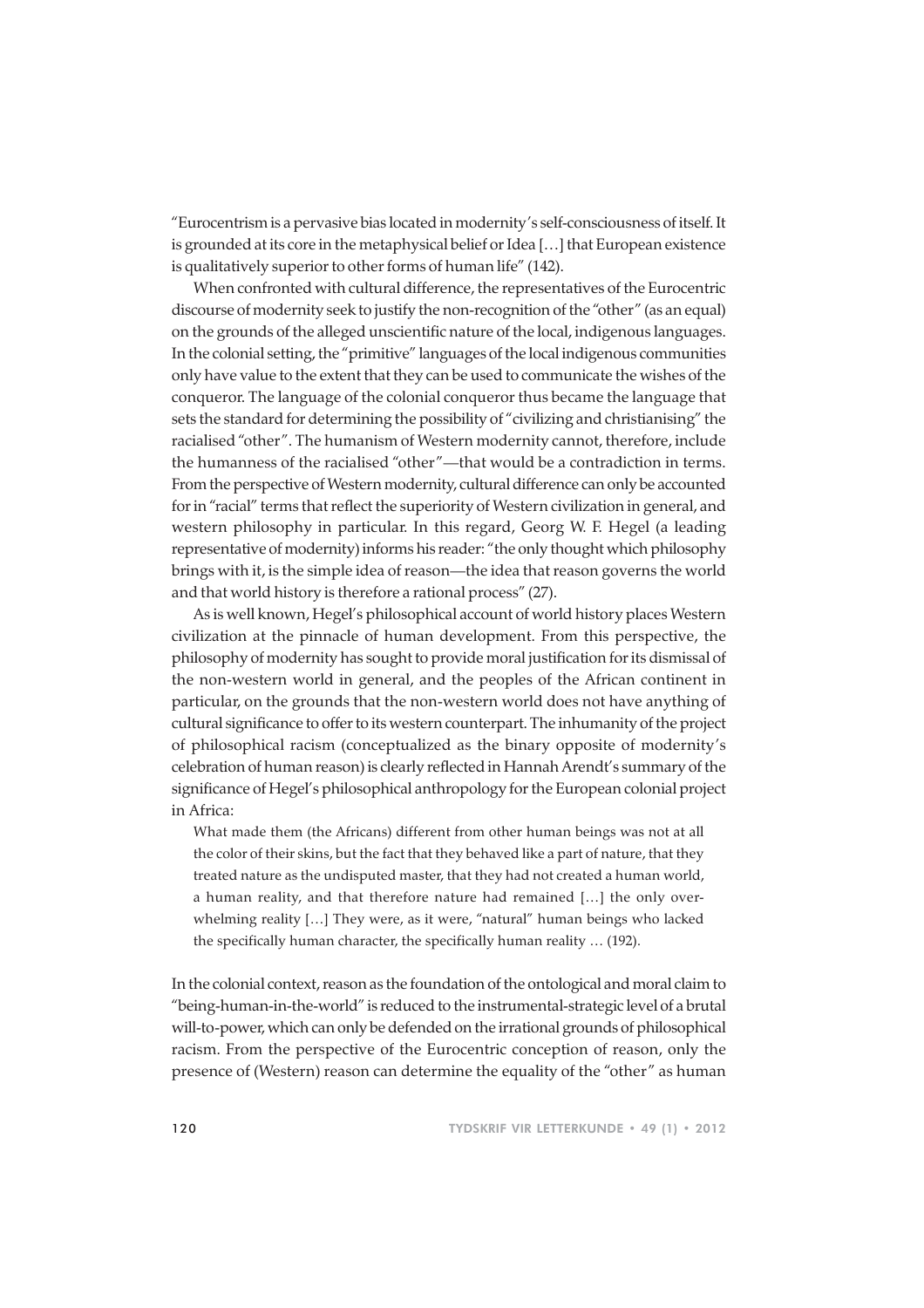being, hence the dictatorship of (Western) reason as the condition of the possibility of non-recognition of the "other" human being.

## **The question of an intellectual conscience**

The political philosophy of apartheid as an expression of European cultural superiority was based on a denial of the humanity of the African person. In addition to the repressive role played by the more "obvious" organs of state (the military establishment, the security forces, the police), Afrikanerdom was also ideologically supported by prominent religious leaders and academics, the majority of whom found an enabling environment for their intellectual racism within the Afrikaner Broederbond.

In a political situation devoid of the possibility of a democratic process based on the universal principles of freedom and justice among equals, Adam Small avoided the option of a "people's revolution" through violence; he pinned his hopes for change, instead, on the "conscience" of the Afrikaner intellectual in general and the Afrikaner poet-writer in particular. Against the background of a divided ("white") Afrikaner community, Small detected in the writings of the more enlightened (*verligte)* white-Afrikaner poets and novelists of the day, a potential for radical moral-political change. In a public lecture, delivered while visiting the United States in 1971, Small identified the Afrikaner poet-philosopher, N. P. van Wyk Louw, as "the profoundest thinker that South Africa has had" (*Brown Afrikaner* 8):

[You] have two factions in the Afrikaner Nationalist structure. One faction contains hard-core protagonists of old-style apartheid […]. I am thinking of the sort of apartheid which is based entirely on color and on nothing else […]. You have this faction and then you have people who cannot think that way anymore. And these are people who have been influenced tremendously on a cultural level by someone like Van Wyk Louw and other thinkers, too. You would be surprised what influence novelists and poets have on our society there. But Van Wyk Louw has been *the* outstanding person.

Small's faith in the intellectual conscience of the *verligte* (enlightened) white-Afrikaner literary artist is strongly reminiscent of Nietzsche's faith in the "exceptional individual"—the 'solitary" artist, the 'solitary" thinker—whom he believed had a special role to play not only as the voice of social conscience, but also as an agent of transformation. In this regard, Nietzsche accused the majority of people—including the most gifted individuals—of lacking an intellectual conscience in the face of social injustice. According to Nietzsche, "*Not to question,* not to tremble with the craving and joy of questioning […] that is what I feel to be *contemptible,* and this feeling is the first thing I seek in everyone: some foolishness persuades me ever and ever again that every human being has this feeling, as a human being. It is my kind of injustice" (quoted in Kaufmann 104).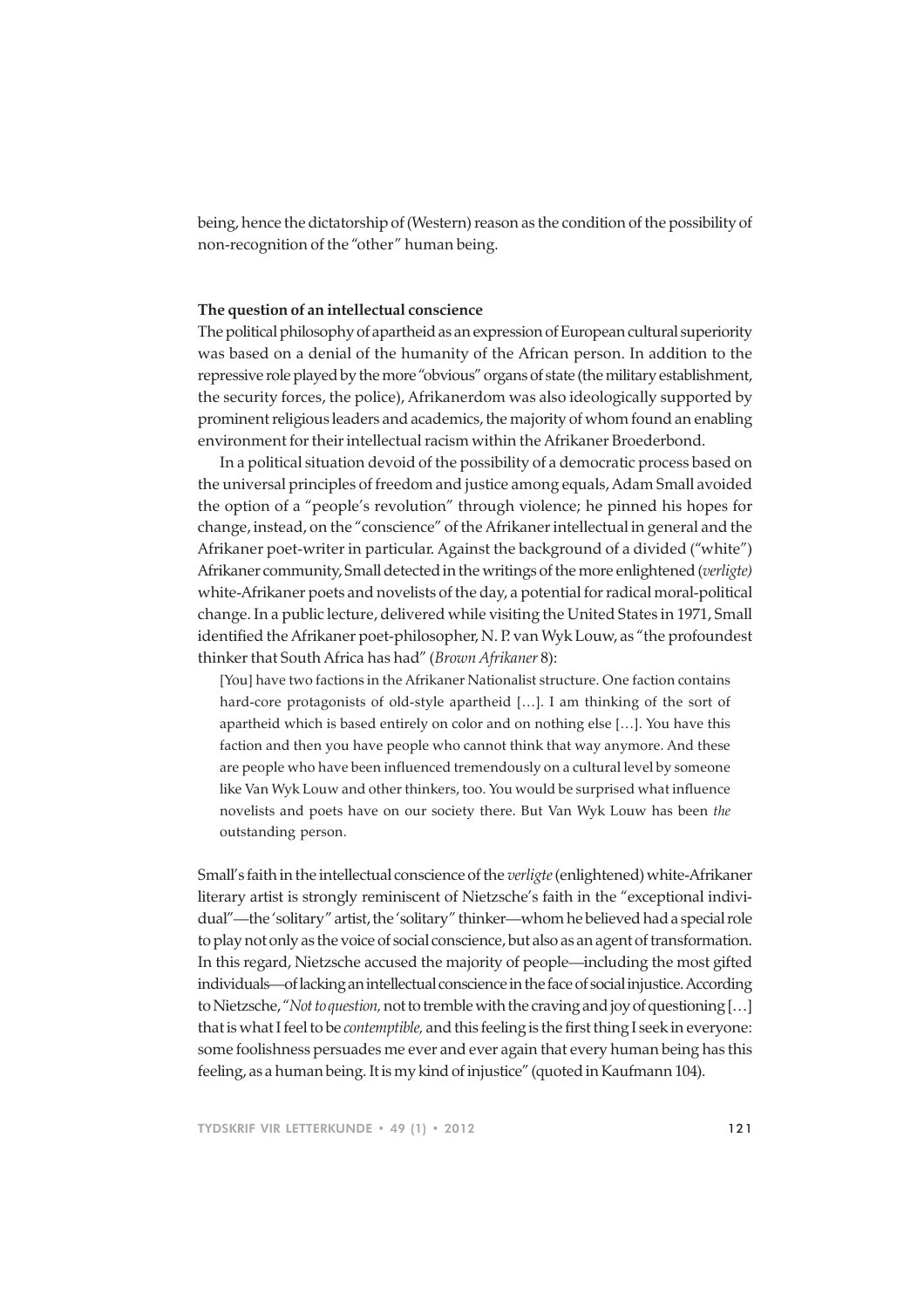For Small, there was hope for the oppressed for as long as the van Wyk Louws of this world stil had the courage to write with an "intellectual conscience" in the face of social injustice. At the time, he was of the opinion that van Wyk Louw's "loyal resistance", as exemplified in the latter's poetry and "cultural philosophy", offered a moral platform for political change in apartheid South Africa (Small, *Brown Afrikaner* 9–10).

The promise of a better future began to fade, however, as Small was increasingly to realize that his hope in the *verligte* Afrikaner (with an intellectual conscience) had been misplaced. His despair was the consequence of a profound prejudice, emanating from the white Afrikaner community, which sought to question the legitimacy of Afrikaans as spoken by the working class "coloured" community of the Western Cape. This view, (still very popular today) seeks to demonstrate that "brown" Afrikaans does not constitute a language in its own right; it lacks the alleged scientific credentials of its "white" counterpart. Small interpreted this view as representing an extension of the racist belief that "coloured" people are not human beings in their own right, but the miscreants of miscegenation, endowed with an amoral childlike status, and therefore incapable of moral-political autonomy and responsibility in a democratic society.

The racist assumption of "coloured" inferiority was to fuel one of the most divisive debates in Afrikaner political and academic circles during the 1970s. The debate was focused on the question of whether to grant the "coloured" people political integration and "full citizenship", on the one hand, or whether to follow the route of "parallel development", on the other, by creating a separate "coloured" homeland. The latter option was eventually abandoned, but the idea that the "coloured" people constituted a separate "race" still persisted. The conventional racist narrative that seeks to place the "coloured" person somewhere "in-between" the racialised categories of black and white (as the biological product of miscegenation) has been well documented and is not my primary concern in the present context. One simply needs to recall Sarah Gertrude Millin's evocative metaphor of "God's step-children" (i–xiii), to get some idea, not only of the widespread scepticism about the nature of the human identity of the "coloured" person, but also of the extent to which the "coloured" person has been dehumanized by means of stereotypes aimed at reducing their humanity to the level of ridicule and caricature in an a society where one's personal sense of identity and human solidarity with the "other" could not escape the suffocating strictures of racist labelling.

Small's idealism was tempered when he realized that the debate between the two factions, referred to above, was not going to produce the desired outcome of political integration and full citizenship. His optimistic confidence that the intellectual conscience of the white Afrikaner literary artist would spread across and beyond the Afrikaner community, as illustrated when he asserted, "You will find this [*verligte*—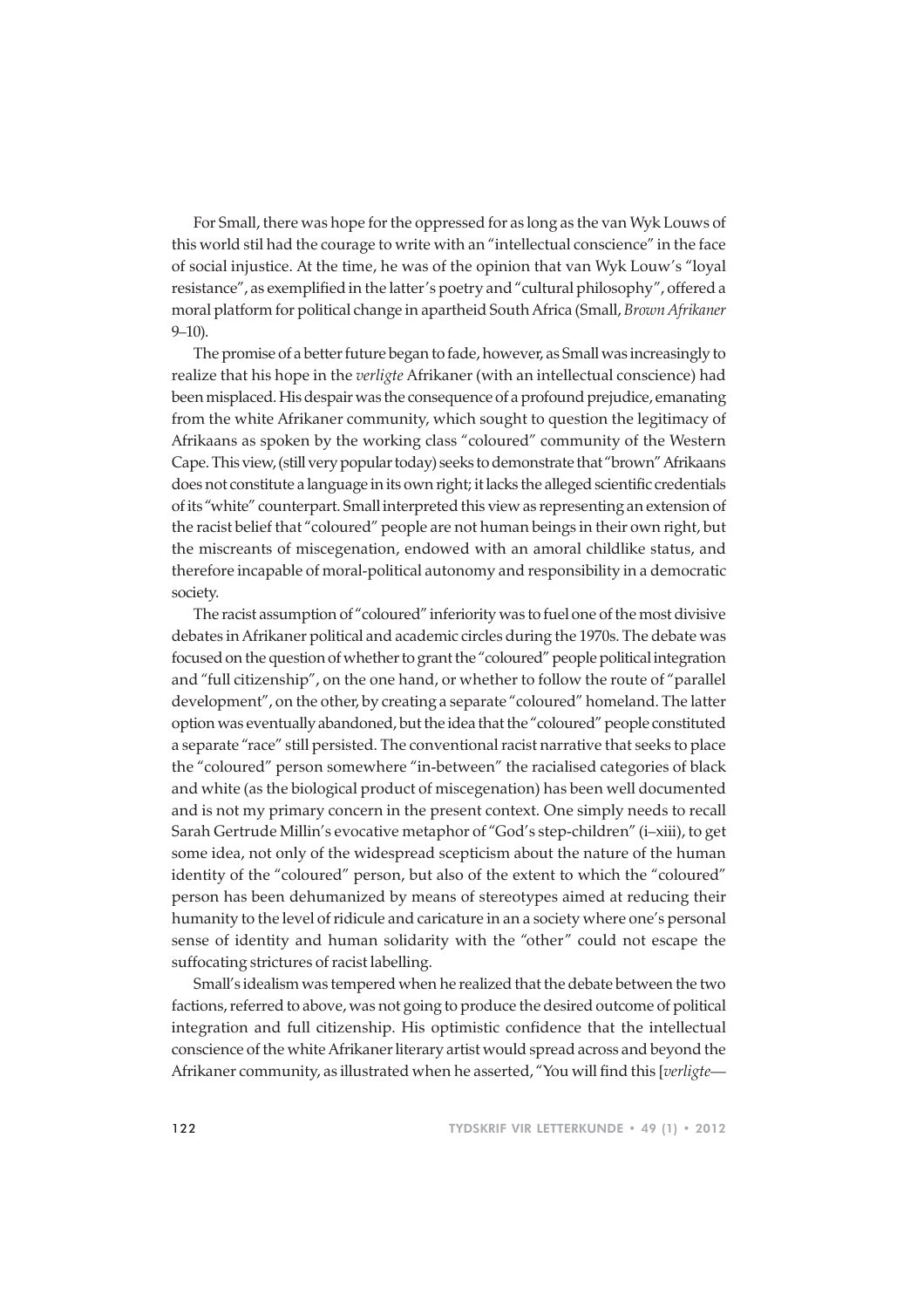MC] thinking breaking through into the thinking of other people—university professors, and lecturers" (*Brown Afrikaner* 10), would soon give way to a more realistic acceptance of the moral-political acquiescence and collusion among the majority of white academics with the racist political agenda of the apartheid state. In this regard André du Toit correctly points out:

Afrikaner intellectuals of necessity have a stake in the cause of Afrikaner culture but, with the rise of modern Afrikaner nationalism, commitment to the cultural cause has come to be almost inextricably bound up with vested interests in the Afrikaner power structures […] A tangled heritage of ethnic loyalties has tended to blur the perceptions and enervate the moral courage of Afrikaner intellectuals generally (1).

It must have been disappointing for Small to discover how easily the white South African academic deferred to political pressure—and thereby betray the Nietzschean ideal of the intellectual conscience—either by openly supporting apartheid in the public domain, or by opting for a self-imposed "silence", seemingly justified by invoking a traditional academic (prejudice?) privilege on the basis of which the more "serious" business of academic research must always take precedence over the "messy, untidy" business of politics. Pierre Hugo's comments regarding the role of the majority of Afrikaner academics during the 1970s are certainly worth noting:

In all likelihood, most morally troubled Afrikaner academics of the time probably fell into the "go along and get along" category who […] neither expressed "voice" publicly or within the system, but simply "exited", opting instead for the quiet life in a stream of Afrikaner conformity. In doing so, these academics simply switched off their moral and critical antennae in the face of orthodoxy (48).

For Small, the collusion of the majority of Afrikaner academics with the racist ideology and political policies and institutions of the apartheid state represented a betrayal of the humanity of the so-called "coloured" people. He had always considered himself to be an Afrikaner who shared a common cultural heritage of humanism with all "other" Afrikaners. He was of the opinion that this common cultural heritage would be strong enough to triumph over the dehumanizing political philosophy of apartheid. Without the possibility of dialogue (as the rational means for exploring the possibility of human freedom and justice), Small was obliged to come to terms with the incredible power of the human imagination in the creation of myth, as the pathological alternative to the moral imperative of human communication in the public domain of politics. The long-standing idea of the (white) Afrikaner as a member of a "[c]hosen people with a God-given destiny" (Thompson 29), would privilege a form of philosophical solipsism that, in principle, ruled out the possibility of dialogueacross-difference. As a result, the political (public) sphere of dialogue was exchanged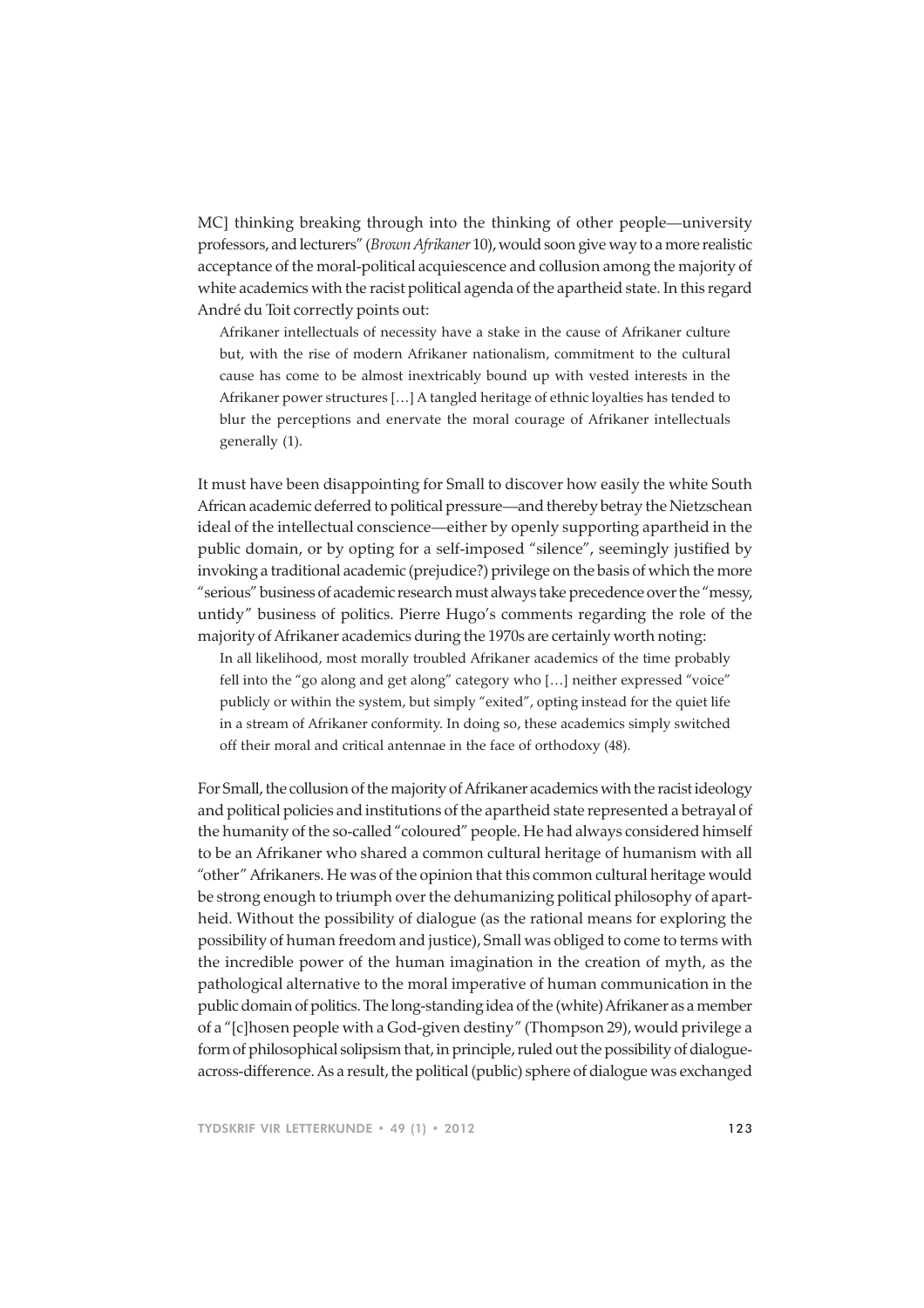for the apolitical experience of the "extraordinary", which in turn rendered possible the normalization of violence in apartheid South Africa. In violation of the universally acknowledged human right to inclusion in the public sphere of politics (as the normative context for the pursuit of social justice), the apartheid state chose the path of myth to legitimatize its racist ideology of white-European superiority, supremacy and exceptionalism. Thus we find J. C. van Rooy, chairperson in 1944 of the Broederbond, proclaiming:

In every People in the world is embodied a Divine Idea and the task of each People is to build upon that Idea and perfect it. So God created the Afrikaner People with a unique language, a unique philosophy of life, and their own history and tradition in order that they might fulfill a particular calling and destiny here in the southern corner of Africa. We must stand guard on all that is peculiar to us and build upon it. We must believe that God has called us to be servants of his righteousness in this place. We must walk the way of obedience to faith (quoted in Thompson 29).

The apartheid state had no need of democracy, since it already knew (by divine right) what was best for all. It would listen only to those who literally spoke the Afrikaans language in a manner that confirmed the racist prejudice of white supremacy. Furthermore, by pursuing a deliberate process of cultural amnesia regarding the historical nature and origins of the Afrikaans language, the state of apartheid sought to mythologize (and thus deny) its human-all-to-human origins in the European colonial project of capitalism and racism. In this regard, Isabel Hofmeyr does well to remind us that:

The story of Afrikaans literature […] is generally predicated on a deeply rooted organic "Afrikaner identity" which rumbles through South African history and mysteriously unites all Afrikaners into a monolithic *volk*. However, much recent theorising on nationalism has shown that nations are almost invariably artificial and manufactured categories which can be unmasked as historically contingent. This contingency has to do with the sprawling and skewed development of capitalism (95–96).

### **Small's linguistic turn**

According to Small, language is the key to the (self-) understanding of the human being. In the context of apartheid South Africa, Small's appropriation of the Afrikaans language has signalled a linguistic turn, aimed at expressing his solidarity with a community that has largely been excluded from "the story of Afrikaans literature". The geopolitical environment of the "coloured" townships of the Western Cape has provided the background for some of Small's most celebrated poems and plays. Grounded in a common political experience of racialised "otherness", Small's literary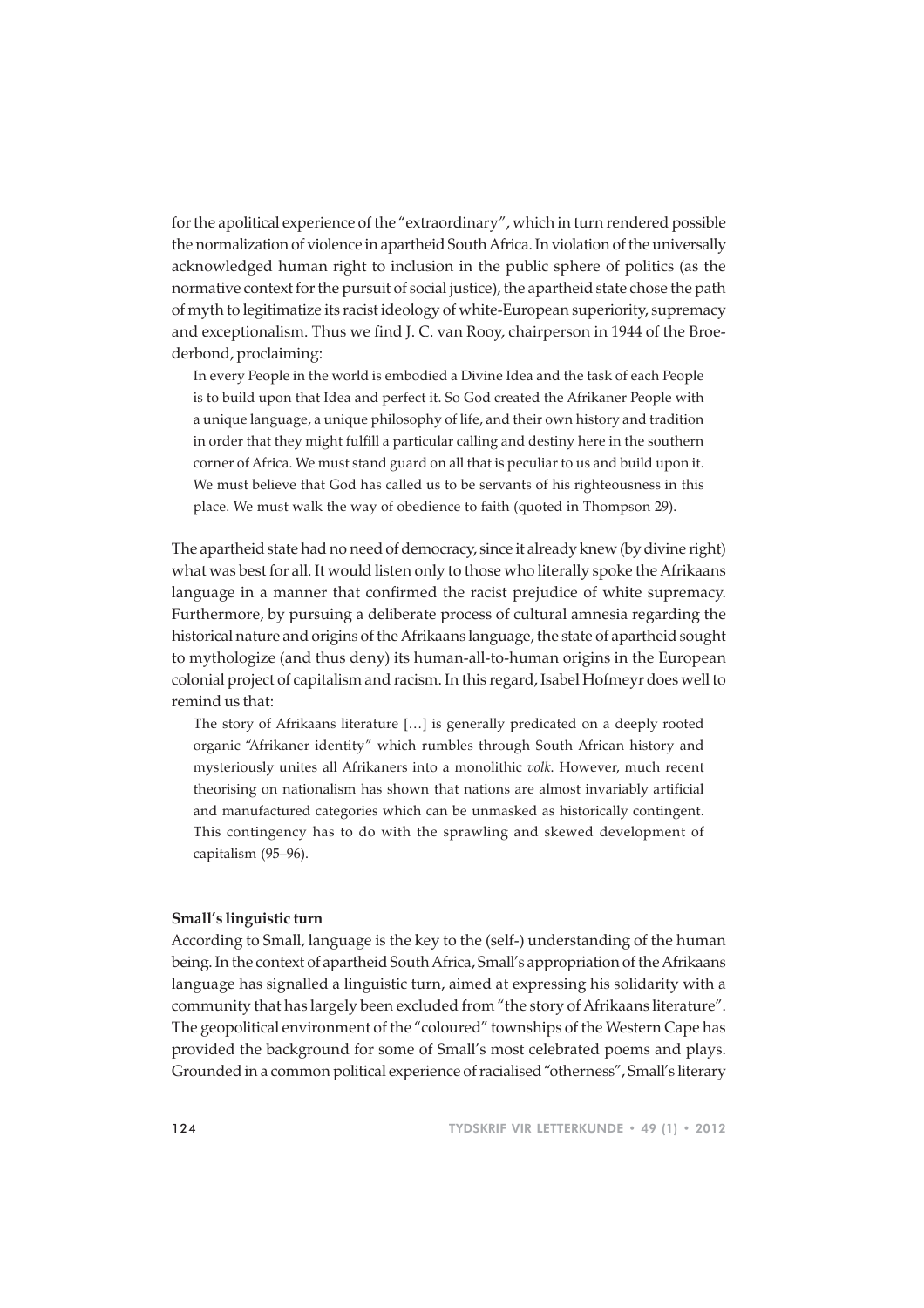output has contributed significantly to a political narrative of oppression and liberation that has resonated far beyond the boundaries of the so-called "coloured" political experience. For Small, the Afrikaans language as spoken by the community that he represents is indeed a black African language.1 Whether imposed from "above" or opposed and resisted from "below", black Afrikaans cannot be denied its cultural and political significance not only for the so-called "coloured" people, but indeed for the "other" groups of the South African population as well. In spite of the denialism that has emanated over the years from politically correct and progressive thinkers, seeking to dismiss it as merely a function of political indoctrination (or false consciousness), Afrikaans continues to forge deep layers of solidarity among Black people not only in South Africa, but in Namibia as well.

In order to overcome the denialism referred to above, one would have to confront the "political unconscious"<sup>2</sup> in which the historical "truth" of the Afrikaans language has been suppressed for so many years. To this end, we would have to reestablish the link between the literary text (as meaning) and its political context of origin. Historical amnesia regarding the political conditions of the (im)possibility of Afrikaans as a black African language has contributed significantly to the development and perpetuation of a philosophical ambiguity in relation to questions such as "What is a 'coloured'?" and "What does it mean to be 'coloured'?" The ambiguity will persist for as long as these questions are predicated on racist assumptions of cultural purity and biological essentialism.

Small's response to the questions above has been to conceptualize the black's literary text not merely as the product of a narrowly defined ethnic consciousness, but more importantly, also as a function of the "political unconscious" of all South Africans. Embedded within that "political unconscious" is a metaphysics of race in which the essence, significance and meaning of one's being-in-the-world is either positively or negatively connected with the experience of being-or-not-being-white in apartheid South Africa. From this perspective, Small's linguistic turn attempts to demonstrate that black Afrikaans can provide a therapeutic form of intervention in the search for social justice by foregrounding not only the political perspective of the literary text, but also the (in)human relations that have provided the historical setting for the emergence of the myth that the "coloured" people constitute a "separate race". While philosophy can, at best, only respond to the question of human identity in abstract arguments, it is art, according to Small, that can best capture the concreteness of human suffering. Small's linguistic turn thus provides the conceptual space for exploring the question of human identity beyond "race"; his literary approach is aimed at capturing the concreteness of human suffering within the context of his broader commitment to a philosophy of humanism. As he puts it, "I want to believe in the literature of the twenty-first century or any future century! On condition that it remains a literature of being-human, of course" (*Kitaar* 84).3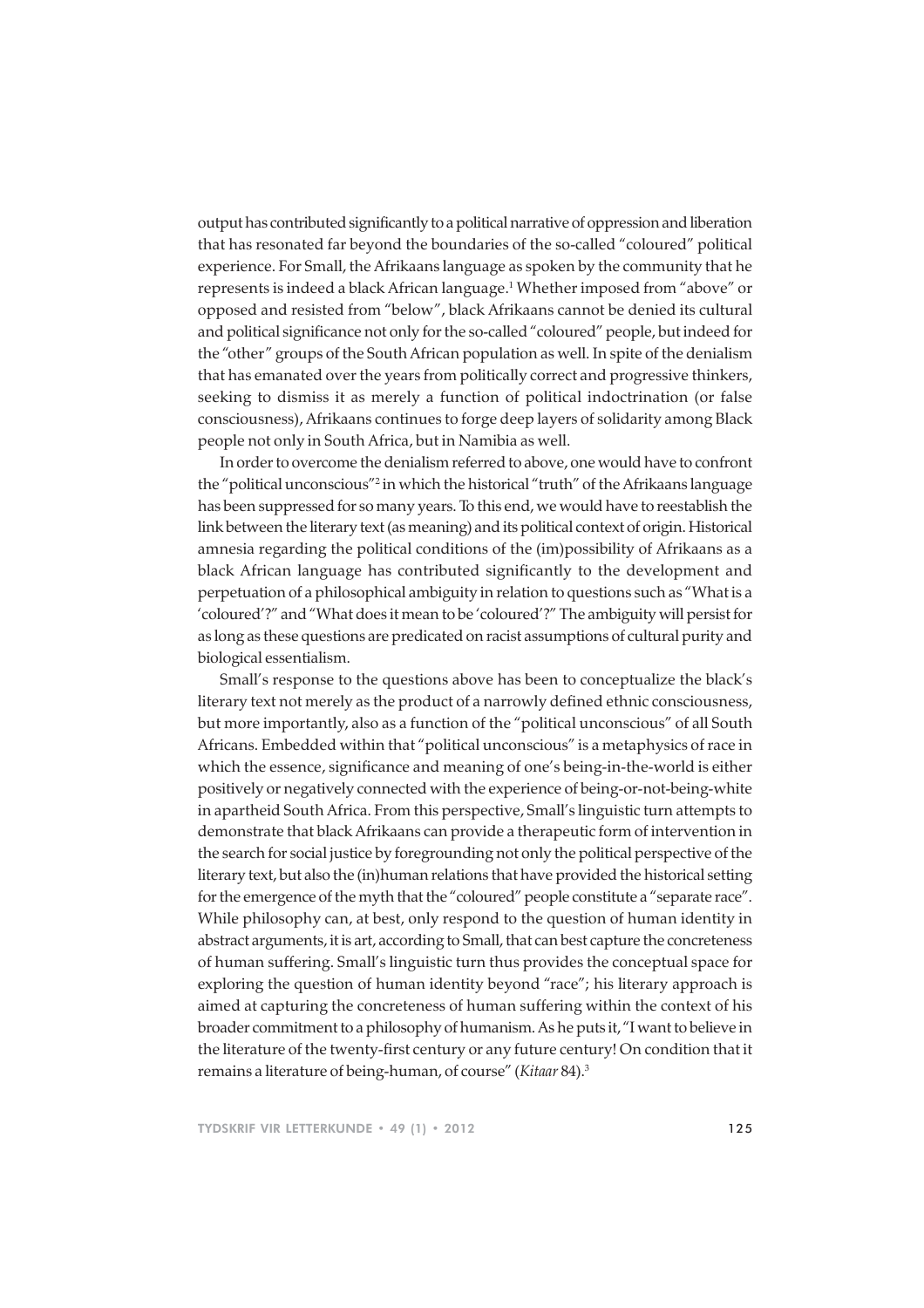Over the years, reactions to Small's literary output have been mixed and varied. On the one hand, there have been those who have condemned him for his alleged aesthetic complicity in the legitimation of apartheid-generated categories of "race", given his valorisation of the "coloured experience" in relation to the broader struggle for liberation in apartheid South Africa. G. Jonker for example, has criticized him as follows:

[Small] does not plead for the end of oppression in South Africa. Oh, no! He wants to shout open the portals of Afrikanerdom for the "brown man" […] He wants to do this on the basis of an "alliance" (*Bondgenootskap*) and "partnership in adversity" (*Lotgenootskap*). And this alliance can only have one possible interpretation: an alliance to maintain the suppression of the majority: the partnership in adversity can only mean that their future will be linked with the maintenance of oppression (quoted in February 100).

On the other hand, there have been those who have praised Small for his contribution to Afrikaans literature in general and to Afrikaans drama in particular. According to his defenders, Small's significance as an Afrikaans writer lies in his subversion of the myth that Afrikaans has its origins exclusively in the privileged inner circle of the (European) Afrikaner tradition of cultural purity. From this perspective, Small has reclaimed the more hybrid origins of Afrikaans in the historical experience and cultural exchanges of the slaves, the Khoi-Khoi and San, and other indigenous peoples who lived at the Cape at the time of colonization. Reacting to Andre Brink's praise of Small's celebrated play, *Kanna hy kô hystoe,* Loren Kruger writes:

Brink's praise of *Kanna* as an *Afrikaan*s play invited his Afrikaner readers to revise their sense of Afrikaans as a European language by acknowledging the African and other influences on their mother tongue. Written and performed in *Kaaps*, once the lingua franca of colonial Cape Town and later the mother tongue of a few million people known variously as "coloureds" or "brown people", *Kanna* penetrated Afrikanerdom's innermost defenses, by reminding the audience that the mother tongue of the *volk* was not a purely European language but one creolized by African and Asian influences (119–20).

Small's defence of *Kaaps* as a language in its own right clearly represents a critique of the racist-inspired claims that have sought to dismiss *Kaaps* as something "negative" an aberration and deviation from Eurocentric conceptions and norms of cultural excellence. Furthermore, acknowledging the indigenous African and creolised Asian cultural roots of the Afrikaans language, would also require that we acknowledge the humanness of the racialised "other". From this perspective, Small's advocacy of *Kaaps* attests to his belief in the humanity of all those who speak the language. As he puts it in 1981: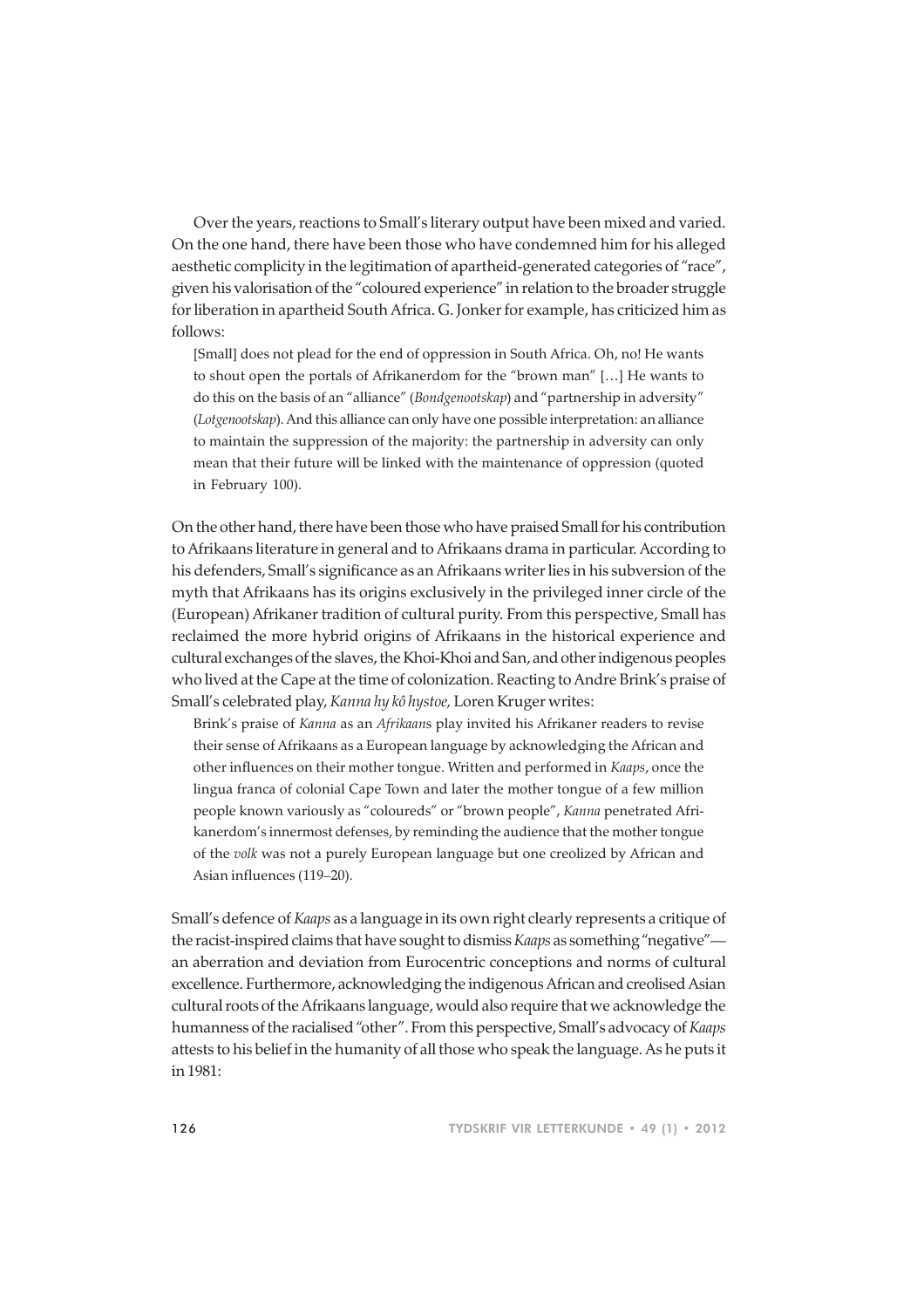Kaaps is a language in the sense that it carries the full fate and destiny of the people who speak it: their entire life, "with everything contained in it"; a language in the sense that the people who speak it, give their first cry in life in this language, conduct all their business in their life in this language, expectorate in the throes of death in this language. Kaaps is not funny or comical but a language (quoted in February 95).

Small's conception of language (and his advocacy of *Kaaps*) is deeply rooted in a fundamental philosophical hypothesis: all human life is a "will to dialogue".

## **The will to dialogue**

Small's literary output, especially his poetry, is an attempt to draw attention to a fundamental philosophical principle: the human being is essentially a will to dialogue, regardless of historical, social, political or personal circumstances. Throughout his career, the theme of liberation has been closely associated with a fundamental conception of "man", as a dialogical-rational being. In several of his poems, Small addresses the political theme of human oppression and liberation from the perspective of the biblical narrative of Exodus which, in effect, provides the hermeneutic framework for relating his own account of the "coloured" political experience in apartheid South Africa. The moral significance of the Exodus story cannot be overstated. According to Michael Walzer (7), it has become a "paradigm of revolutionary politics" in the history of political thought, whose significance he contextualizes by asserting, "The Exodus is a story, a big story, one that became part of the cultural consciousness of the West—so that a range of political events (different events, but a particular range) have been located and understood within the narrative frame that it provides. This story made it possible to tell other stories" (Walzer 7).

Given the political context of apartheid South Africa, Small's choice of the Exodus story seems obvious enough, with the prophet Moses looming large as spokesperson and leader of the oppressed community. What is not so obvious, however, is the philosophical significance that Small attaches to Moses' lack of self-confidence in the role of political leader. Throughout his representation of Moses, Small is at pains to keep the focus on the "human side" of a Moses tormented by self-doubt, a Moses who stutters, a Moses who does not quite know how to speak or how he should speak in the public sphere of politics, a Moses who committed murder, as illustrated in the opening sequence of *Kanna hy kô hystoe*:

and Moses was a stutterer

yes Moses was a stammerer

and Moses was a murderer<sup>4</sup>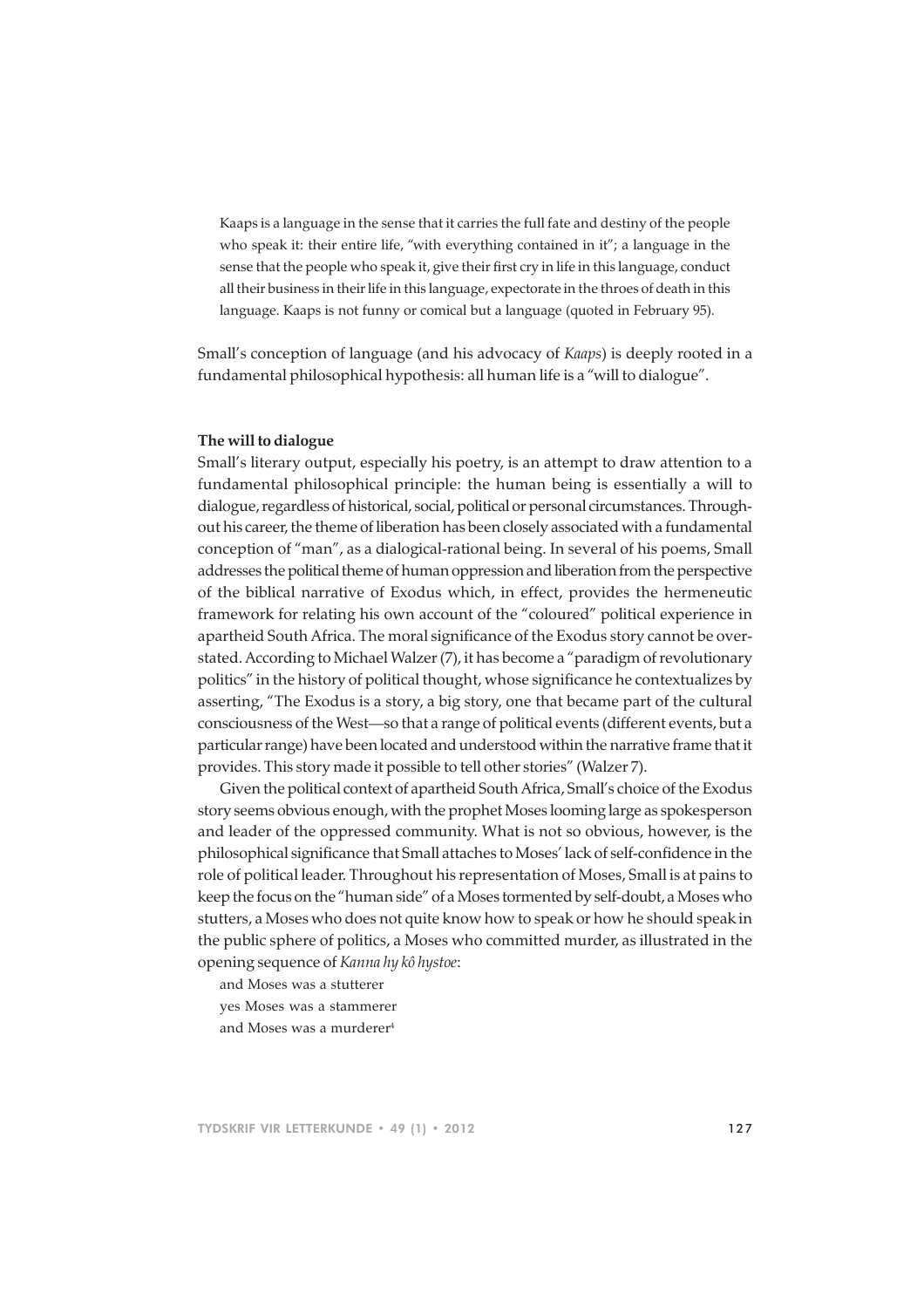By establishing a link between "speech" (*logos)* as the conduit of reason, on the one hand, and the political community (*polis*) as the public sphere of justice, on the other, Small reinforces his commitment to a time-honoured tradition of philosophical discourse, in which the human-all-too-human perspective is identified as the only appropriate normative foundation for the pursuit and practice of politics. According to the ancient Greek philosophers, we are condemned as human beings to live in the realm of the "political". As Aristotle puts it "A [man] who cannot live in a society, or who has no need to do so because he is self-sufficient, is either a beast or a god; he is no part of a state" (1253a).

In keeping with the humanistic tradition of reason-in-dialogue, Small embraces the "political" as the fundamental condition of the possibility of "being-human-in-theworld". According to Small, no one should be excluded from that possibility, not even one's enemies. Moreover, the possibility of being-human through dialogue with the "other" is of universal significance; it cannot be restricted to the (un)chosen few. Moreover, given the psychological phenomenon of human fallibility in matters of "truth", we cannot dismiss the stutterers of this world who speak a language "different" from our own on the grounds that their peculiar use of language testifies to some innate human defect, deeply coded into their genetic structural makeup. In Small's political philosophy, the possibility of "true dialogue"—defined as being open constantly to the possibility of being addressed by the "other" in a mutual relationship of "I" and "Thou"—is the moral compass for determining how far we have come in our collective quest for a world, grounded in the concrete experience of being-human. In his unpublished lecture on Martin Buber's philosophy of dialogue, *What is Dialogue?*, Small writes:

The situation of you and I, just you and I, is the most concrete of all situations—that is why it is difficult to achieve […] "Bundled together, men march without Thou and without I …hostile and separated hosts, they march into the common abyss" where there are no higher values anymore […] In the words of Buber, human beings must strive for—[and] we should consider it an achievable possibility—a dialogical world (32).

### **Conclusion**

Adam Small's philosophy has been the subject of much controversy and misunderstanding over the years. He has often been ridiculed for his stand on the "coloured question" in general, and his advocacy of *Kaaps* as a language in its own right in particular. In this essay, I have attempted to show that Small's appropriation of the "language of apartheid" must not necessarily be construed as a consequence of a political "false consciousness"—inspired by the racist ideology of apartheid—but rather as the inescapable moral-political context for redefining the question of the possibility of "being human" in apartheid South Africa.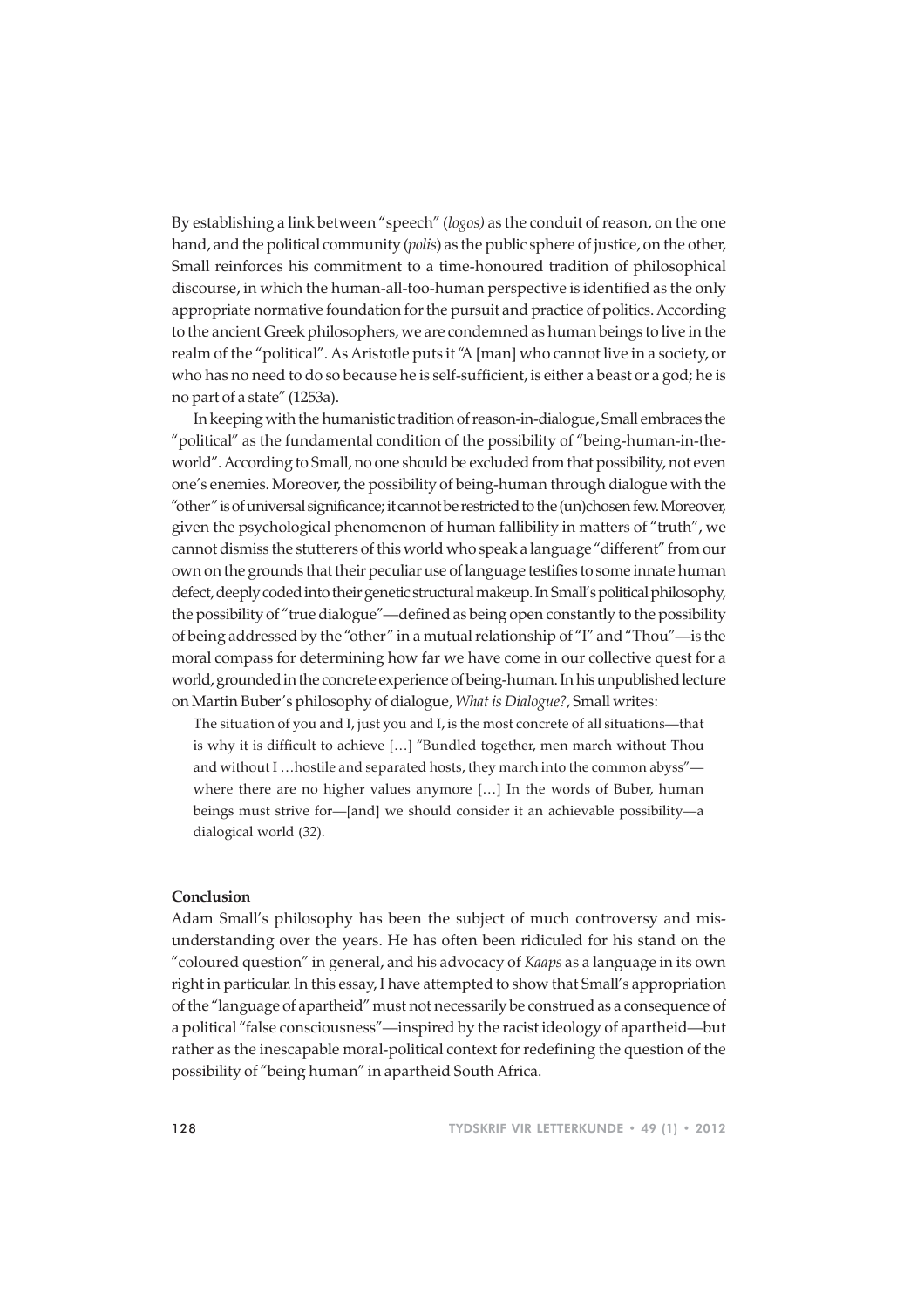Small's philosophy of dialogue is an important contribution to our self-understanding as human beings. His philosophy represents a brave and commendable appropriation and adaptation of the universalist tradition of philosophical and religious humanism to the historical conditions of apartheid South Africa. His sensitivity to the question of language, as demonstrated in his deconstruction of the racist myth that Afrikaans is "the white man's language", is but a precondition for determining the single most important question that ought to engage and challenge the intellectual conscience of all South Africans in post-apartheid South Africa: *How can we reaffirm our faith in the dignity and worth of the human person, today?*

#### **Notes**

- 1. Here I use the term "black" to denote the view of Steve Biko (48) and other activists of the Black Consciousness Movement for whom "being black is not a matter of pigmentation" but a matter of political identity in the face of white oppression.
- 2. I have borrowed the term "political unconscious" from Fredric Jameson, who argues that the political perspective is "the absolute horizon of all reading and all interpretation" (17).
- 3. "En ek wil glo in die een-en-twintigse eeu of enige ander toekomstige eeu se literatuur! Indien natuurlik oor menswees bly" (Small *Kitaar* 84, my translation).
- 4. "en Moses was 'n hakkelaar / ja Moses was 'n stamelaar / en Moses was 'n moordenaar" (*Kitaar* 7).

#### **Works Cited**

Adorno, Theodor W. *Negative Dialectics.* Trans. E. B. Ashton. New York: Continuum, 1973.

- Arendt, Hannah. *The Origins of Totalitarianism*. Cleveland: The World Publishing Company, 1958.
- Aristotle. "Politics". *Aristotle's Politics and The Athenian Constitution*. Trans. and ed. John Austin, John Langshaw. *How to do things with words.* Oxford: Claredon Press, 1962.
- Biko, Steve. *I Write What I Like*. Johannesburg: Heinemann, 1978.
- Buber, Martin. *I and Thou*. Trans. Walter Kaufmann. Edinburgh: T & T Clark, 1970.
- Du Toit, André. "Facing up to the Future. Some Personal Reflections on the Predicament of Afrikaner Intellectuals in the Legitimation Crisis of Afrikaner Nationalism and the Apartheid State". *Social Dynamics* 7.2 (1981): 1–27.
- February, V. A. *Mind your Colour: The "Coloured" Stereotype in South African Literature*. London: Kegan Paul International Ltd, 1981.
- Descartes, Rene. *Discourse on Method & Meditations on First Philosophy*. Trans. Donald A. Cress. Indianapolis; Hackett Publishing Company, 1980.
- Habermas, Jürgen. *Knowledge and Human Interests*. Trans. Jeremy J. Shapiro. London: Heinemann, 1972.
- —. *Moral Consciousness and Communicative Action.* Trans. Christian Lenhardt and Sherry Weber Nicholsen. Cambridge: Polity Press, 1990.
- Hegel, Georg Wilhelm Friedrich. *Lectures on the Philosophy of World History. Introduction: Reason in History.* Trans. H. B. Nisbet. Cambridge: Cambridge UP, 1975.
- Hofmeyr, Isabel. "Building a Nation from Words: Afrikaans Language, Literature and Ethnic Identity, 1902–1924". *The Politics of Race, Class and Nationalism in Twentieth Century South Africa*. Eds. Shula Marks and Stanley Trapido. London: Longman Group UK Limited, 1987. 95–123.

Hugo, Pierre. "The Politics of "Untruth": Afrikaner Academics for Apartheid." *Politikon* 25.1 (1998): 31–55. Jameson, Fredric. *The Political Unconscious: Narrative as a Socially Symbolic Act.* London: Methuen, 1981. Kaufmann, Walter. *Nietzsche: Philosopher, Psychologist, Antichrist.* Princeton: Princeton UP, 1974.

Kruger, Loren. *The Drama of South Africa: Plays, Pageants and Publics since 1910.* London: Routledge, 1999. Lyotard, Jean-Francois. *The Postmodern Condition: A Report on Knowledge.* Trans. Geoff Bennington and Brian Massumi. Manchester: Manchester UP, 1984.

Millin, Sarah Gertrude. "Preface". *God's Step-Children.* Johannesburg: Central News Agency, 1951. vii–xiii.